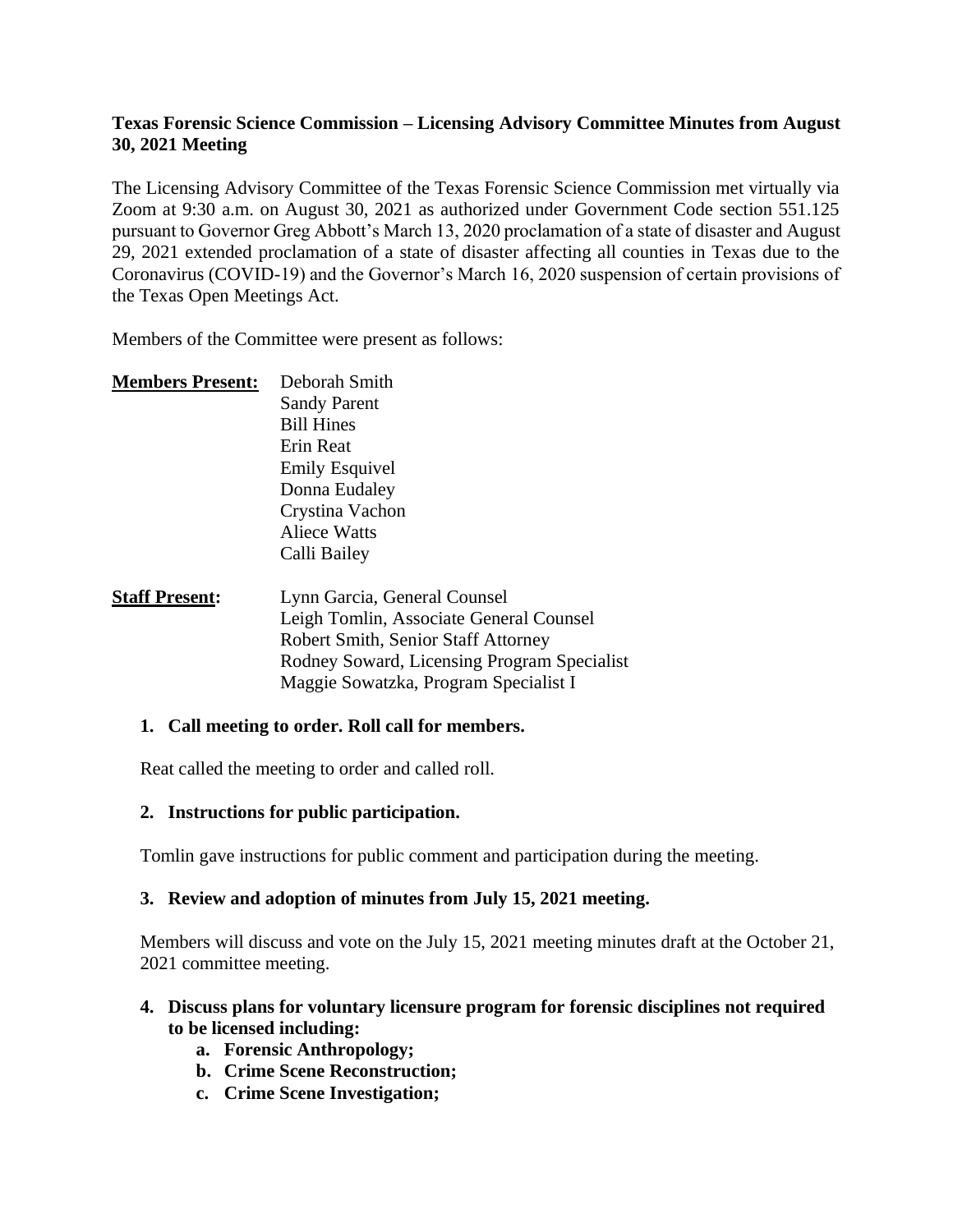- **d. Latent Print Examination;**
- **e. Digital Evidence;**
- **f. Breath specimen testing under Transportation Code, Chapter 725, limited to analysts who perform breath alcohol calibrations; and**
- **g. Document Examination.**

Members discussed the disciplines being considered for voluntary licensing programs. The Committee discussed beginning with Document Examination, Forensic Anthropology and Crime Scene Reconstruction. The Document Examination program requirements were developed when document examiners were subject to mandatory licensure.

## **5. Discuss whether voluntary licensure program applies only to accredited entities or to all forensic practitioners.**

Members discussed whether voluntary licensure should apply only to accredited entities or to all forensic practitioners, whether working for an accredited laboratory or not. Members discussed the negative consequences of offering a voluntary license to only accredited laboratory employees. The dichotomy may spur confusion and questions in court. If not offered a voluntary license option, unaccredited practitioners would largely remain unregulated, with no training requirements or threshold requirements by the Commission. Members generally agreed that voluntary licensing should eventually extend to practitioners working in unaccredited laboratories, but were concerned about the quality components in an accredited laboratory being met—such as proficiency testing, internal quality control, etc. Members discussed different ways a laboratory can fulfill some of the more critical components of accreditation. Reat suggested an intracomparative process for unaccredited laboratories to verify the laboratory's quality of work, including external proficiency tests and interlaboratory comparisons.

Members discussed that a voluntary license offered to practitioners in unaccredited laboratories is one way to establish at least some incremental steps towards the ultimate long-term goal of achieving accreditation.

Garcia discussed different ways the Commission may assist laboratories with cost barriers to obtaining proficiency tests. Garcia suggested the Commission reach out to NIST as they may have some suggestions on how the tests are created and administered. Parent suggested that CSAFE is another resource that may be helpful. Members also discussed the main proficiency test providers, CTS, Forensic Assurance (FTS), and Ron Smith and Associates. Ron Smith and Associates creates custom tests for practitioners.

#### **6. Discuss and recommend order of forensic disciplines eligible for voluntary licensure.**

Because the document examination licensing program rules have already been developed, staff will work on documenting those requirements for voluntary licensure first, following with the other unaccredited disciplines.